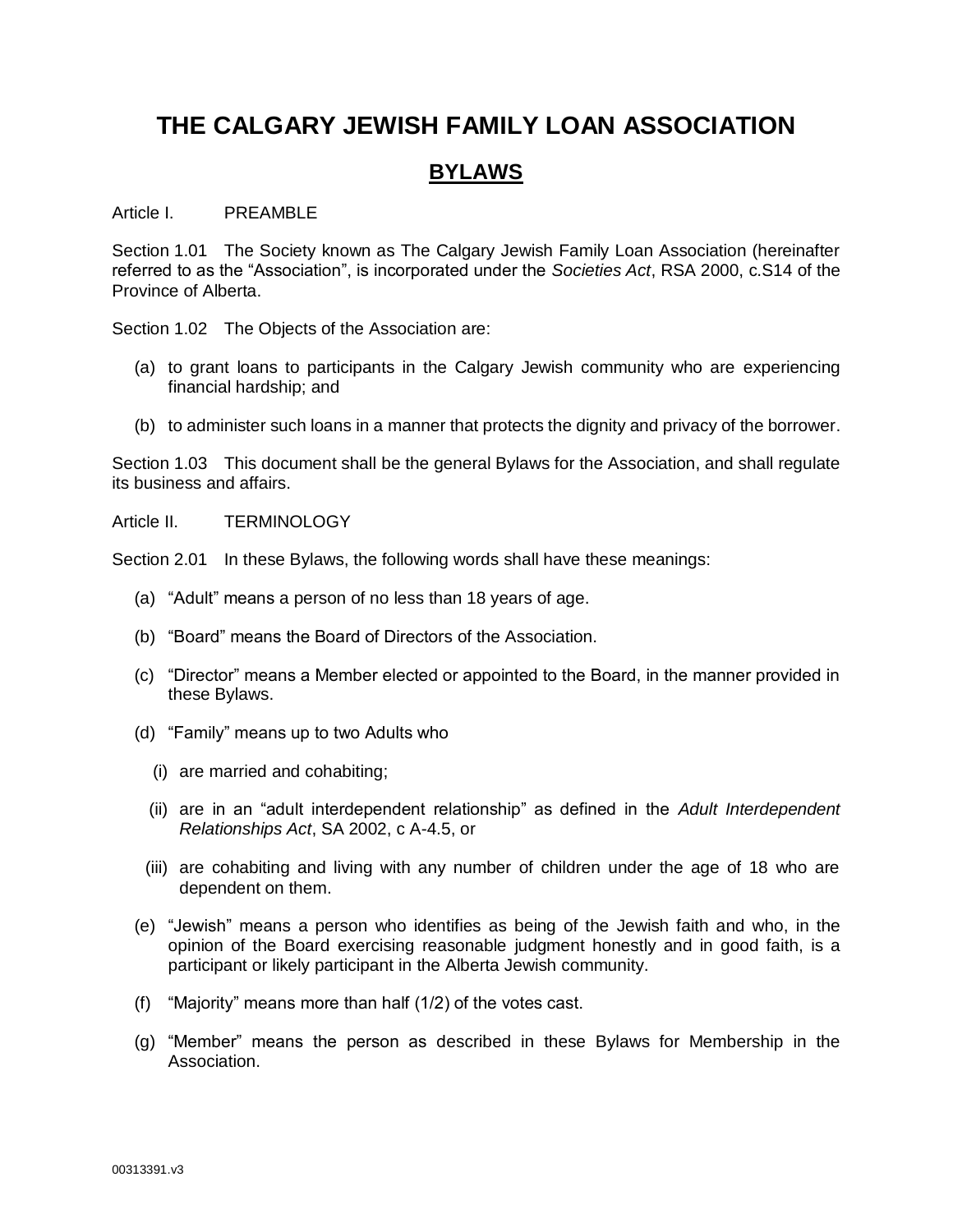- (h) "Proper Notice" means notice given in writing, by email or letter not less than twenty one (21) days prior to a Special, Annual, or General Meeting of the Membership, stating the intention or purpose of the meeting. Said notice shall be deemed given when delivered to an address or email address provided to the Association by the Member to indicate his or her contact information.
- (i) "Special Resolution" means
	- (i) a resolution passed
	- 1) at a general meeting or special meeting of which not less than 21 days' notice specifying the intention to propose the resolution has been duly given, and
	- 2) by the vote of not less than 75% of those Members who vote in person,
	- (ii) a resolution proposed and passed as a special resolution at a general meeting or special meeting of which less than 21 days' notice has been given, if all the Members entitled to attend and vote at the general meeting or special meeting so agree, or
	- (iii) a resolution consented to in writing by all the Members who would have been entitled at a general meeting or special meeting to vote on the resolution in person or, where proxies are permitted, by proxy.
- (j) "Vote" means one vote per Member to a maximum of two votes per Family.

Section 2.02 In all Bylaws of the Association, the singular will include the plural, and the plural will include the singular; the word "person" will include any corporations and associations; the masculine will include the feminine. Wherever reference is made to any statute or section thereof, such reference will be deemed to extend and apply to any amendment to such statute or section as the case may be.

Article III. MEMBERSHIP

Section 3.01 Guidelines

- (a) The Association is a Jewish organization that serves the Alberta Jewish community exclusively. In order to be eligible for Membership in the Association, a person must be a Jewish Adult, or an adult member of a Family that includes a Jewish Adult.
- (b) Eligible persons may apply for Membership to the Board in writing. The Board has the sole discretion to admit applicants into the Membership, taking into account the applicant's character, contribution and participation in the Calgary Jewish community, and whether the applicant would likely be a contributing Member of the Association. The Board shall exercise such discretion and judgment honestly and in good faith.
- (c) Initiation fees and annual Membership fees will be determined by the Board of Directors of the Association and such fees may be changed from time to time. Membership is conditional on the payment by the applicant of such initiation fees and annual Membership fees.
- (d) Membership in the Association is not transferable.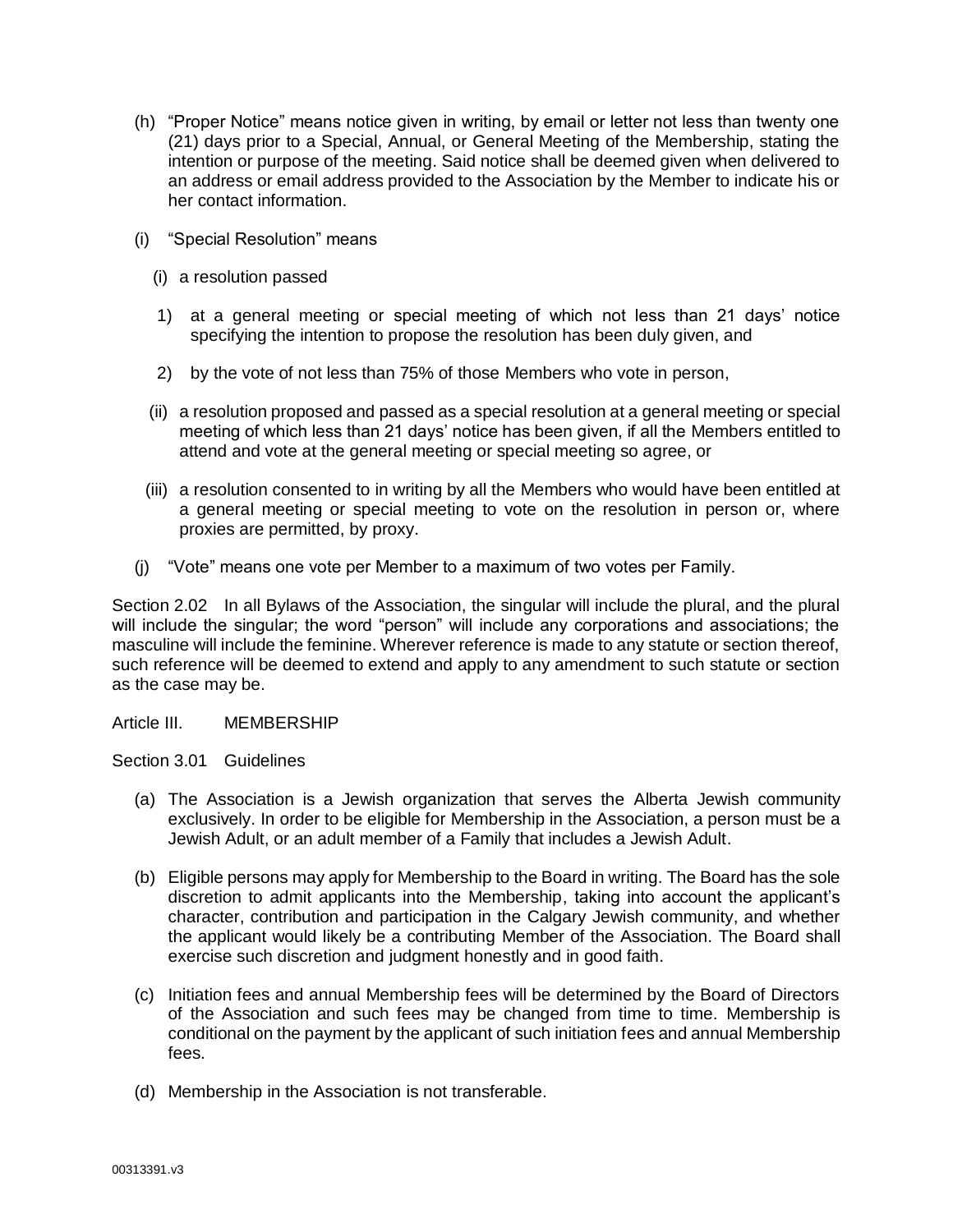- (e) A Membership register will be kept current and confidential at the office of the Association.
- (f) The rights and privileges of a Member are:
	- (i) to examine the Minute Book of meetings of the Association's Board of Directors;
	- (ii) to participate in and vote at any duly constituted meeting of the Association's general Membership;
	- (iii) to apply for nomination to be elected as a Director; and
- (iv) to apply to the Association for a loan.

Section 3.02 Termination of Membership

- (a) All Memberships shall automatically terminate on the 30 day of September each year.
- (b) Any Member whose Membership terminates may apply to the Board to renew his Membership at any time thereafter.

Section 3.03 Expulsion from Membership

- (a) Where a Member has breached these Bylaws, the Board has the power by a majority votes cast by the Directors to expel that Member from the Association.
- (b) A Member who has been expelled and is otherwise eligible for Membership, may apply for Membership after a period of twelve (12) months has passed since he or she has been expelled from the Association.
- (c) No Member shall be expelled without first being provided with the opportunity to be heard by the Board or to submit a written statement to the Board prior to expulsion. Accordingly, the Board shall follow the following process in handling prospective expulsions of Members:
	- (i) The Board may approve, by majority of votes cast at any Board meeting, to hold an Expulsion Meeting where no less than two thirds (2/3) of Directors are present to consider whether to expel a Member who has been alleged to have breached these Bylaws (the "Charged Member").
	- (ii) The Board shall provide Proper Notice to the Charged Member of the Expulsion Meeting and provide particulars of the allegations against him or her. Such particulars must be sufficient to allow the Charged Member to understand what the alleged conduct is so that he or she can defend himself or herself and answer questions of the Board regarding the alleged conduct.
	- (iii) The Charged Member shall be permitted and encouraged to attend the Expulsion Meeting. The allegations will be discussed, validated and the Charged Member will be provided with an opportunity to be heard. The vote will be made by a secret ballot. A person who is not a Member will compile the results. The results and all matters discussed at the meeting will be kept confidential by those attending.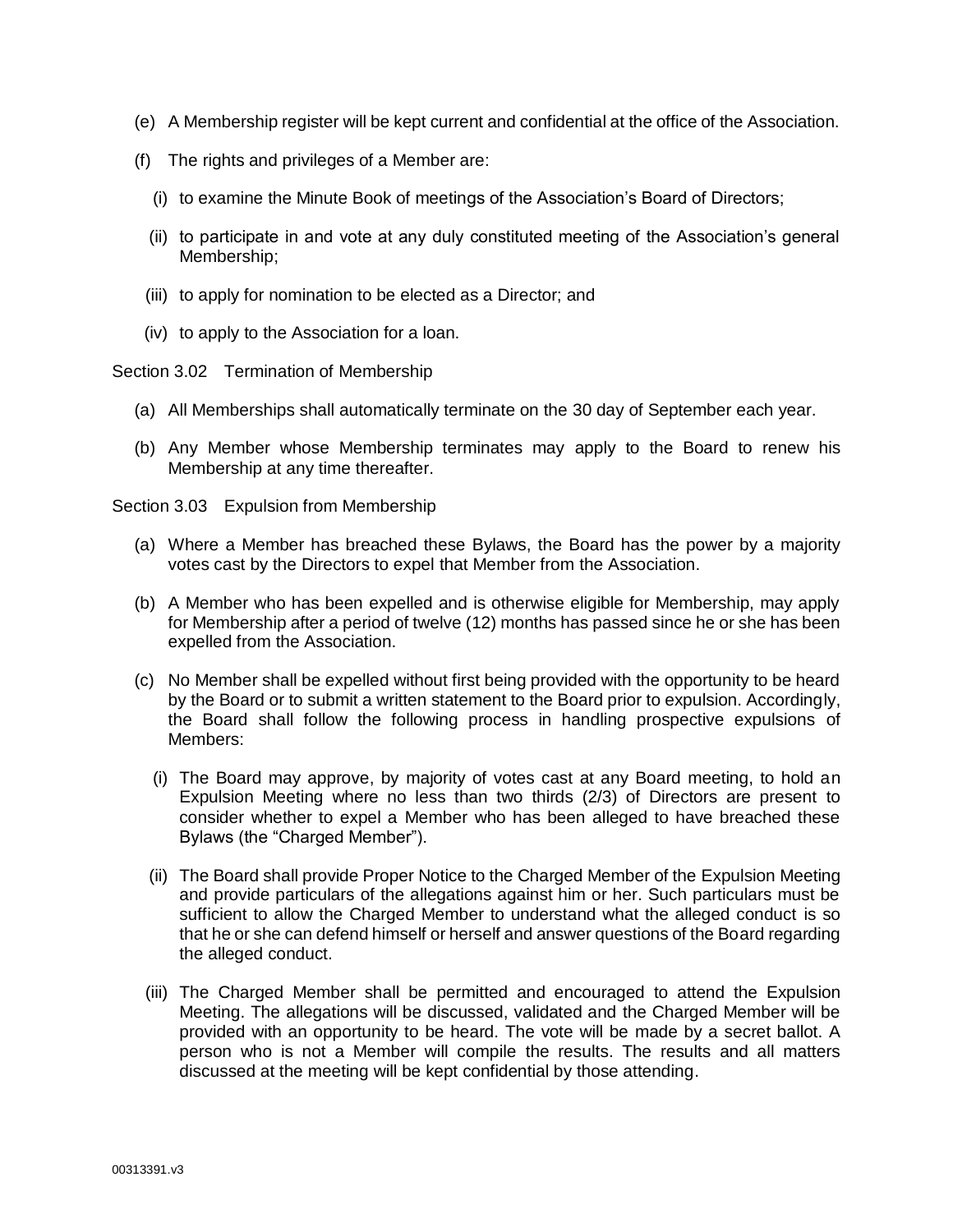- (iv) Directors that attend a Special Meeting must vote. Notwithstanding subparagraph (i) above, Directors may only abstain from attending the Expulsion Meeting if they are in a conflict of interest with the Charged Member.
- (v) A Director may vote for the Charged Member to be expelled only upon reasonable grounds that he or she has breached these Bylaws of the Association.
- (d) There shall be no reimbursement of fees previously paid by an expelled Member.

Section 3.04 Change of Address of a Member

(a) All Members shall be required to give notice to the Association of any change of address.

Article IV. MEETINGS

Section 4.01 Attendance at Meetings

- (a) All Annual, Special and General Meetings of the Association shall be open to Members of the Association in good standing.
- (b) All meetings of the Board shall be closed, subject to the discretion of the Board to invite individuals as they see fit.

Section 4.02 Annual General Meeting of the Membership

- (a) The Board shall schedule an Annual General Meeting of the Membership to be held at some point within 120 days following the Association's fiscal year end.
- (b) The business of the Annual General Meeting shall include:
	- (i) Approval of the Minutes of the previous year's Annual General Meeting minutes;
	- (ii) President's Report;
	- (iii) Treasurer's Report and the audited financial statements of which sufficient copies are to be available for examination and viewing by the Members present;
- (iv) Appointment of Auditors;
- (v) Reports from any Standing Committees;
- (vi) Election of the Board of Directors;
- (vii) Any other business of the Association, except that no vote shall be taken on any matter requiring notice of Special Resolution unless such notice has been given.
- (c) The order of business shall be at the discretion of the Chairperson of the Board provided that in general, the business and reports relating to the preceding fiscal year take place before the Election of the Directors.

Section 4.03 General Meetings of the Membership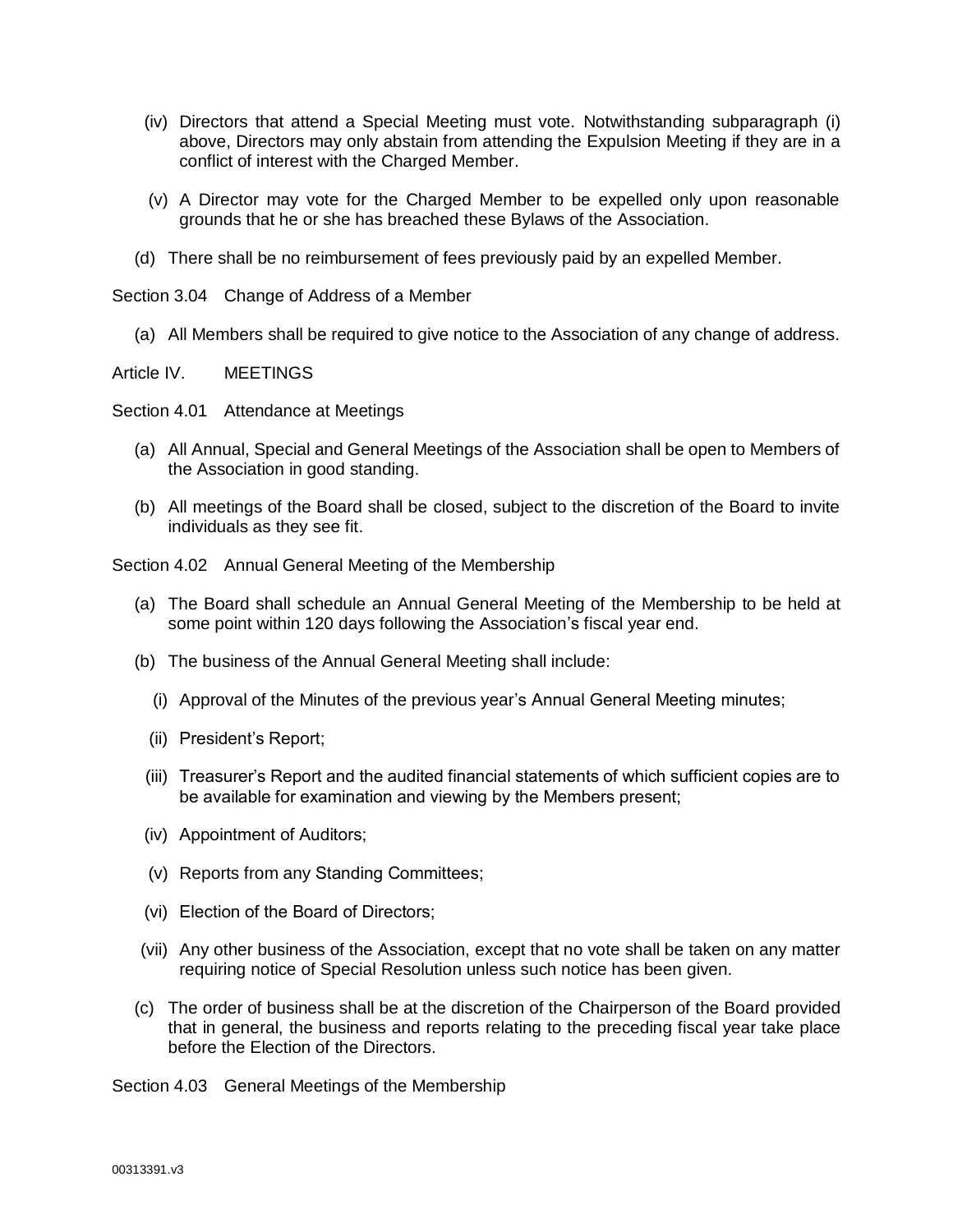(a) The board of Directors may call, in addition to the Annual Meeting, a General Meeting of the Membership at any time and for any purpose.

Section 4.04 Special Meetings of the Membership

(a) A Special Meeting of the Membership of the Association may be called from time to time as circumstances shall require or dictate, if the Board sees fit to call such a meeting by a two thirds (2/3) majority.

Section 4.05 Board Meetings

- (a) The Board of Directors shall meet at least twice (2 times) each year at a regular scheduled date and time determined by the Directors.
- (b) Additional meetings of the Board may be called at any time at the discretion of the President.
- (c) A special meeting of the Board may be requested by Directors or Members and, subject to the foregoing, shall be called by the President within ten (10) days of written request stating in full the time, object and purpose of the meeting. For the special meeting to be called and conducted, the following must occur:
	- (i) A written request must be duly signed by at least three (3) Directors or five (5) Members.
	- (ii) Two thirds (2/3) of those Members or Directors who signed the request must be present for the meeting.

Section 4.06 Committee Meeting

- (a) The Members of all duly appointed committees of the Board shall meet from time to time, or any time at:
	- (i) the discretion of the Chairperson of each Committee; or
	- (ii) the request of the Board of Directors.

Section 4.07 Notice of Meetings

- (a) Proper Notice shall be given to all Members for any Annual, General or Special Meeting.
- (b) Notice for any additional Board meeting shall be in any form decided by the President and in the case of a committee meeting, by the Chairperson, not less than three (3) days prior to such meeting, unless such notice is waived by at least two thirds (2/3) of the Directors.
- (c) For the purpose of sending notice to any Member, Director, or Officer for any meeting or otherwise, the contact information of that person shall be what is recorded on the books of the Association.
- (d) No inadvertent error or omission in giving notice of any Annual, General, Special, Board, or adjourned meeting shall invalidate the meeting or make void any proceedings of the meeting.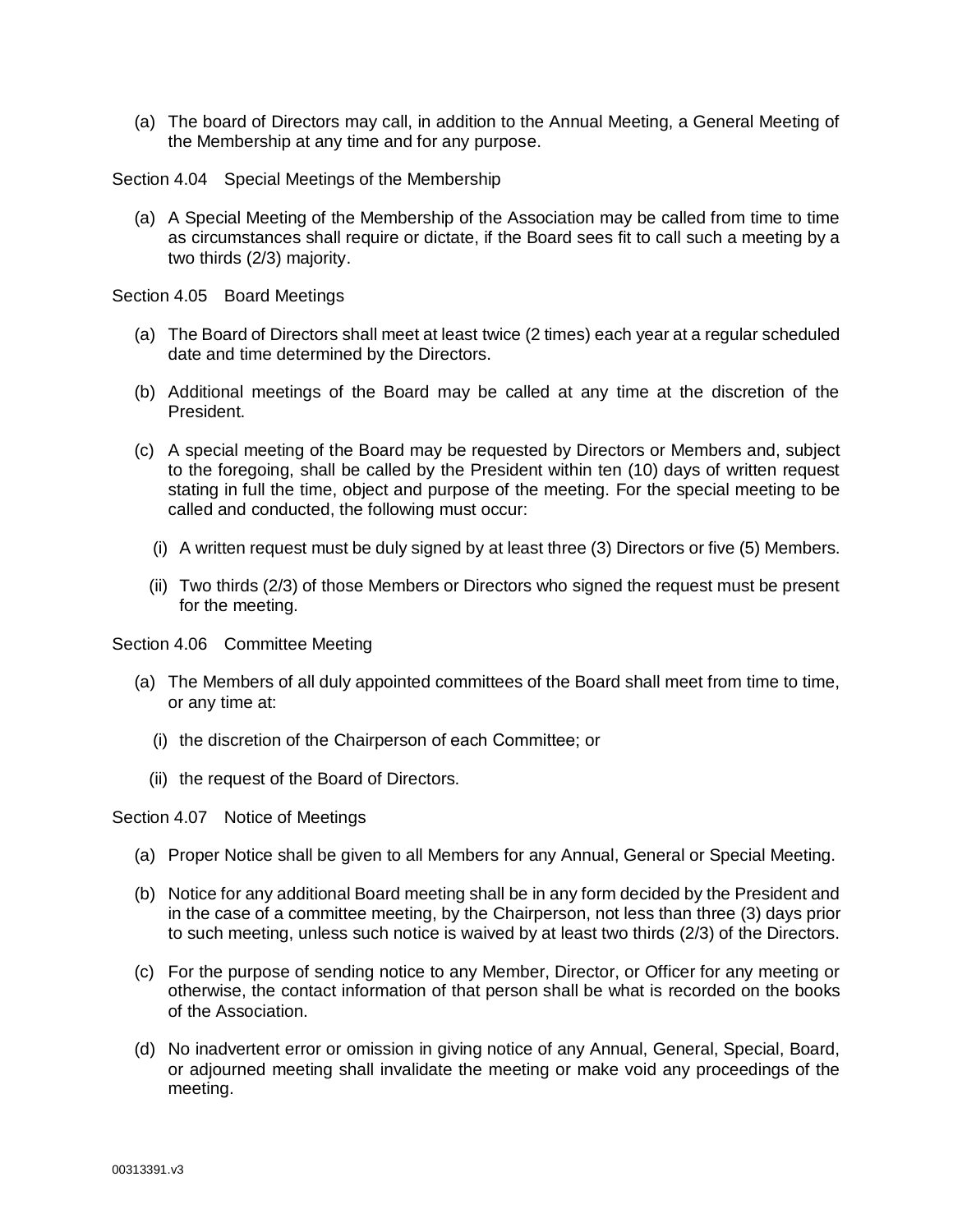(e) Any Member, individually, at any time may waive notice of any such meeting except notice of Special Resolution, and may ratify any and all proceedings of the meeting.

#### Section 4.08 Agenda

- (a) The agenda of any Annual, General, or Special Meeting shall be attached or included in the notice of such meeting.
- (b) Subject to the discretion of the Chairperson, only the matter(s) as set out in the notice of any General or Special Meeting will be considered.

#### Section 4.09 Quorum

- (a) A quorum for the transaction of business at any Annual, General, or Special Meeting shall be five (5) Directors plus five (5) Members. However:
	- (i) If there is no quorum at such meeting within thirty (30) minutes from the time appointed for the meeting, and provided that a minimum of one (1) Director and three (3) non-Board Members are in attendance, the Chairperson shall poll the Members present, and
	- (ii) If there is unanimous consent, a legal quorum shall be deemed to be present and the meeting shall be conducted and its conclusions and resolutions shall be legal and binding as though a full quorum had been present,

### OR

- (iii) If unanimous consent is not obtained to conduct the meeting and before adjourning the original meeting, the Chairperson, at his or her discretion, shall fix a date, time, and place to hold another meeting of which will be published, and any business may be dealt with at the adjourned meeting if a quorum is present, AND
- (iv) If there is no quorum at this adjourned meeting within thirty (30) minutes from the time appointed for the meeting, those Members present shall be deemed a legal quorum and the meeting shall be conducted and its conclusions and resolutions shall be legal and binding as though a full quorum had been present.
- (b) The quorum for the transaction of business at any Board meeting shall be the President or his or her delegate plus any four (4) other Directors.
	- (i) If there is not a quorum present at such a meeting, the Chairperson shall conduct the meeting and all decisions may be ratified at the next regularly called Board meeting or at a General Meeting of the Members. The meeting without quorum is an information meeting.

#### Section 4.10 Voting

(a) Except for the Chairperson, and subject to Section 2.01(j), each Member registered with the Association shall have one (1) vote at any Annual, General, or Special meeting, and where elected or appointed Director, at any Board meeting.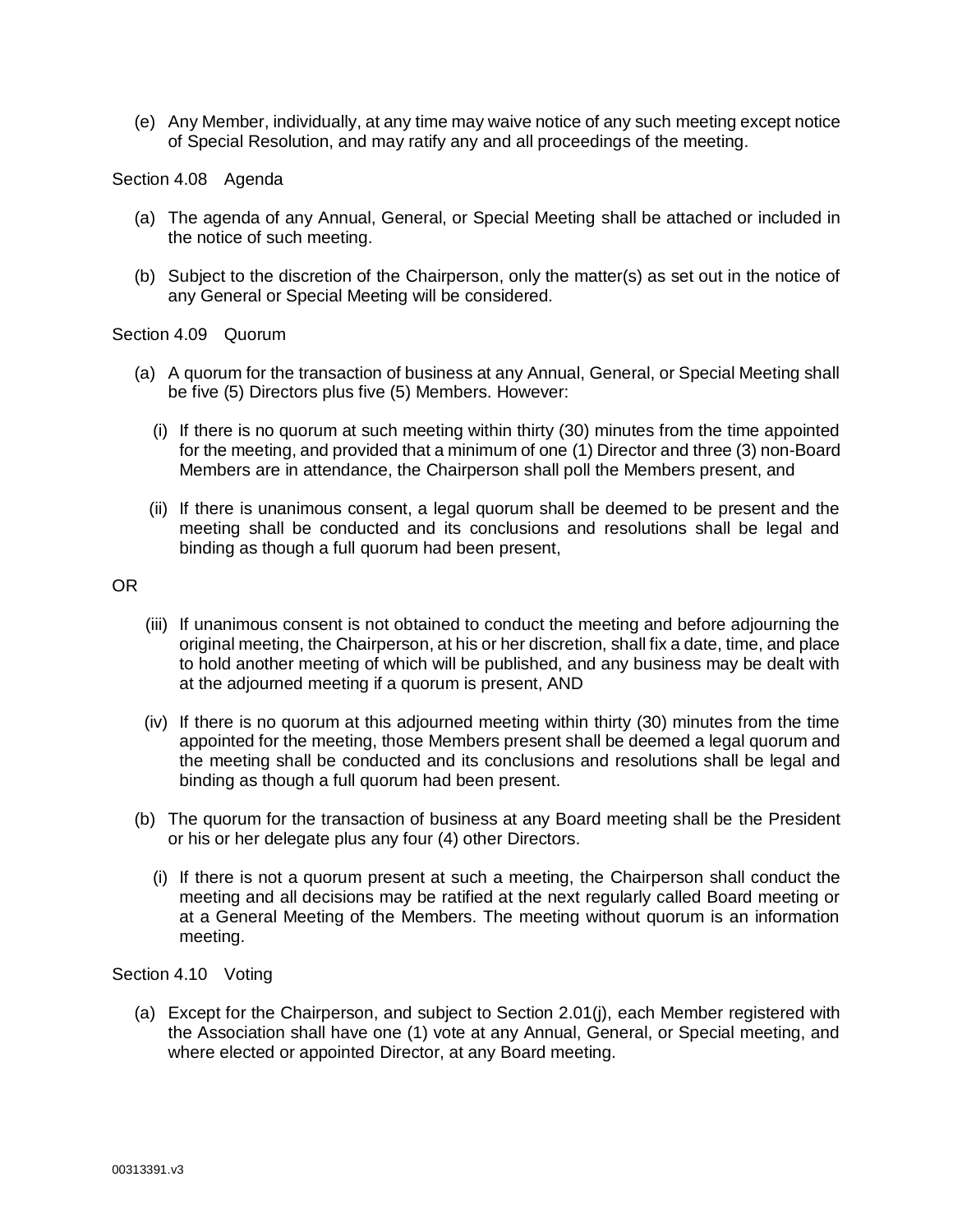- (b) The Chairperson votes only to make or break a tie with the exception of a decision by ballot, in which case the Chairperson has only (1) vote and not a casting vote. A resolution that results in a tie is defeated.
- (c) At all meetings of the Association whether Annual, General, Special, or Board, every question shall be decided by a majority of the votes cast by the Members present unless otherwise required by the Bylaws of the Association, or by law.
- (d) A declaration by the Chairperson that a resolution has been carried or not carried, and an entry to that effect in the Minutes of the Association, shall be sufficient evidence of the fact without proof of the number or proportion of the votes accorded in favor of or against such resolution.
- (e) Voting shall be by show of hands unless a ballot is demanded.
- (f) If a ballot is demanded and not withdrawn, the ballot shall be taken in such manner as the Chairperson shall direct.
- (g) There shall be no voting by proxy permitted at any meeting.

Section 4.11 Minutes

(a) Minutes shall be taken and recorded by the Secretary at every meeting, the original copy of said document to be filed at the Office of the Association in the Minute Book.

Section 4.12 Adjournment

- (a) Any meeting may be adjourned before it is completed with the consent of the majority of the Members at the meeting.
- (b) The subsequent meeting conducts only the unfinished business from the original adjourned meeting.
- (c) No notice is required for the subsequent meeting if the date, time, and location are determined before adjournment.

Article V. ELECTION OF DIRECTORS

Section 5.01 The Board of Directors shall consist of not less than seven (7) and not more than fifteen (15) Members.

Section 5.02 To be eligible for election to the Board, a person must meet the following requirements:

- (a) Must be nominated by the Board of Directors by majority of votes cast at any Board Meeting in the year of the Annual General Meeting at which such election to the Board is to take place.
- (b) Must be a Member.
- (c) Must not be an employee of the Association.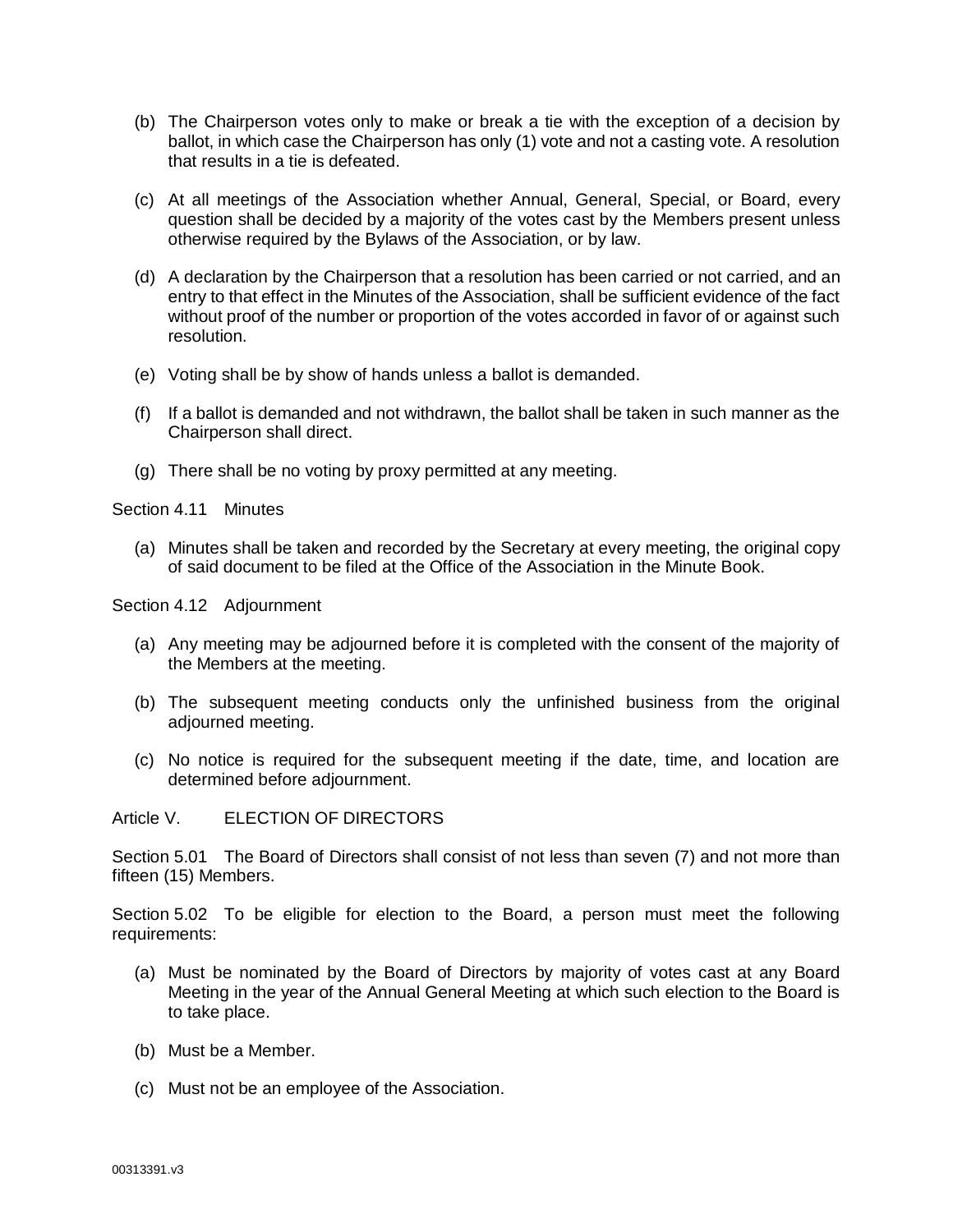- (d) Must be at least eighteen (18) years of age.
- (e) Must not be declared by any court of law, in Canada or elsewhere, to be mentally incompetent to manage his or her own affairs.
- (f) Must not have the status of "bankrupt" at law.

Section 5.03 The Board of Directors shall select among themselves four (4) Executive Officers, consisting of a President, Vice President, Treasurer and Secretary.

Section 5.04 All Directors shall be elected annually by those Members entitled to vote as are present at the Annual General meeting.

Section 5.05 The outcome of the elections shall be determined by a plurality vote. The nominees who receive the most votes are elected.

Section 5.06 Nominees may be elected as Directors by acclamation.

Article VI. GOVERNANCE

Section 6.01 Board of Directors

- (a) Each Director, at the time of his election or appointment and throughout his term of Office, shall be a Member of the Association.
- (b) Those elected and appointed as Directors shall form the board and shall hold office for a term of two (2) years.
- (c) Except for the President, no person may be a Director for more than two (2) consecutive terms. The President may be a director for no more than three (3) consecutive terms.
- (d) If less than four (4) Members are elected at the Annual General meeting, the Board shall have the power to appoint additional Members, to a maximum of eight (8), upon a majority of the votes cast by the Directors present at any duly constituted Board meeting.
- (e) The Directors of the Board shall serve without remuneration and no Director shall directly or indirectly receive any profit from his position as such; however a Director may be paid reasonable expenses incurred by him in the performance of his duties as approved by the Board.
- (f) No Director or Officer shall directly or indirectly accept or derive any financial gain from his position on the Board of Directors. The activities of the Association are carried on without purpose of personal gain for its Directors. Directors must declare any personal conflict of interest which they have or of which they become aware. Any funds and other accretions of the organization shall not be used to promote any personal interests or objectives. Such actions would constitute violation of these Bylaws and jeopardize the status of the Director according to the aforementioned procedure.
- (g) A resolution in writing signed by all of the Directors personally or a resolution made electronically and approved electronically by all the Directors shall be valid and effectual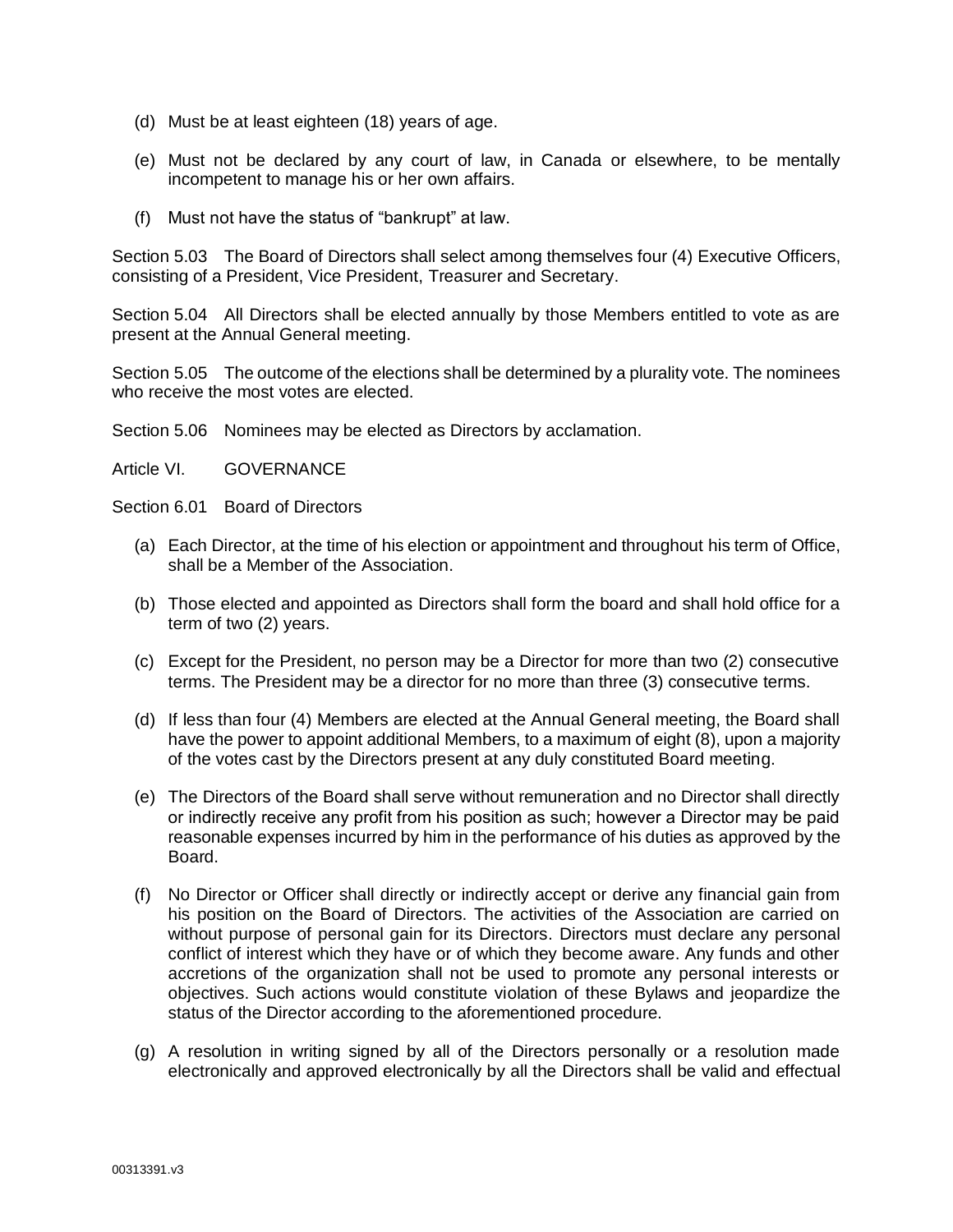as if it had been passed at a meeting of Directors duly called and constituted. The results of such motions shall be recorded in the minutes at the next Board meeting.

- (h) No Director or Directors shall take it upon themselves to commit the time, resources, or finances of the Association, its Board, or staff without prior approval of such a commitment at a duly constituted meeting of the Board.
- (i) Any and all correspondence expressing the opinion, position or will of the Board must be presented to the Board.
- (j) Vacancies on the Board, however caused, so long as a Quorum of Directors remains in office, may be filled by the Directors, if they shall see fit to do so; otherwise, such vacancies shall be filled at the next Annual General meeting of the Members at which the Directors for the ensuing year are elected, except that if there is not a Quorum of Directors, the remaining Directors shall forthwith call a meeting of the Members to fill the vacancies.

Section 6.02 Duties of the Board

- (a) The Board shall be responsible for the granting and administration of loans in accordance with the Objects of the Association and the day to day administration of the affairs of the Association and the requirements of these Bylaws. The Board will have and exercise all the powers of the Association as fully and completely as the Association could in a general meeting, subject always to the provisions of the *Societies Act*, RSA 2000, c.S14 and these Bylaws. Without restricting the generality of the foregoing, the Directors shall:
	- (i) Collect the amount of the Membership fee for the following year.
	- (ii) Hold meetings as set forth herein.
	- (iii) Set policies for the operation of the Association.
- (iv) Manage the finances the Association and to make whatever expenditures necessary to carry out its activities.
- (v) Appoint officers and agents, and authorize the employment of persons as it deems necessary to carry out the Objects of the Association. Such Officers, Agents, and employees shall have the authority and shall perform the duties as may be assigned by the Board.
- (vi) Ensure that all necessary books and records of the Association, required by these Bylaws or by any applicable statue or law, are regularly and properly kept.
- (vii) Manage, sell, lease, dispose of, or otherwise deal with the property of the Association.
- (viii) Have the authority to appoint a Past President to serve in an advisory capacity and to provide continuity to the Board. The Past President shall be a nonvoting Member of the Board and shall perform such duties as may be assigned by the Board.
- (ix) Hire, supervise, evaluate, and release such management staff as may be deemed needed by the Board;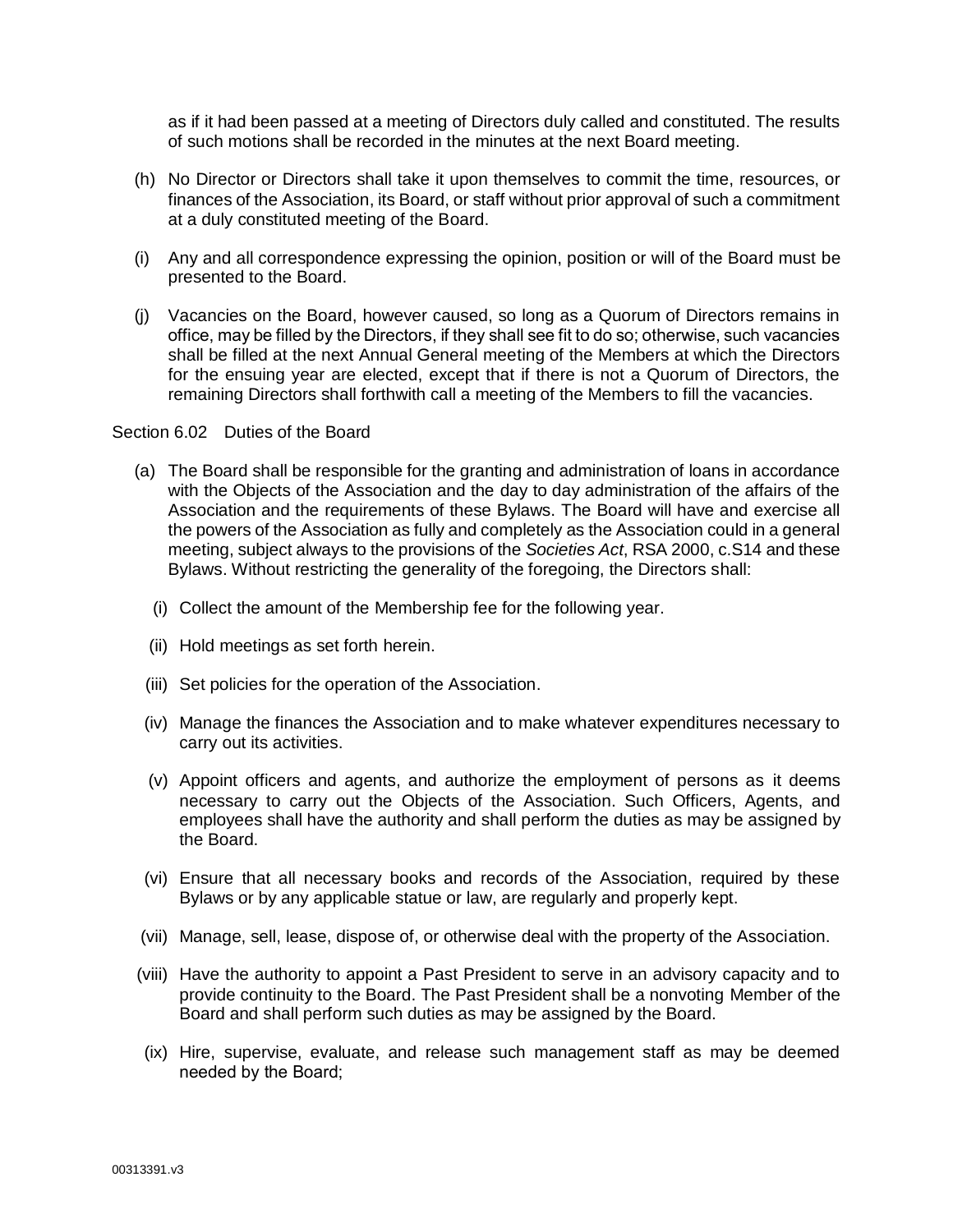- (x) Prepare and approve the annual budgets for the following year;
- (xi) Assemble the information required to effect an informed decision by the Board on matters pertaining to the operations of the Association;

Section 6.03 Removal of a Director

- (a) A Director shall be automatically removed from office who:
	- (i) Resigns by giving notice in writing; OR
	- (ii) Is absent from more than three (3) meetings of the Board, without prior notice.

Section 6.04 The Board shall have the power by two thirds (2/3) majority of the votes cast by the Directors present to remove any Director from office:

- (a) who fails to act in concert with the Objects of the Association, or the goals and resolutions of the Board;
- (b) whose conduct is determined to be improper, unbecoming, or likely to discredit or endanger the interests or reputation of the Association;
- (c) who willfully or recklessly breaches the Bylaws or policies of the Association;
- (d) who fails to disclose conflict of interest or acts in conflict of interest; or
- (e) who fails to inform the Board of any issues that they may be aware of that may have an impact on the Association.

Section 6.05 No Director shall be removed without being notified in writing of the charge or complaint against him and without having first been given the opportunity to be heard or to submit a statement in writing at the Board meeting called for that purpose.

Section 6.06 A Director whose removal has been recommended shall be notified no less than fourteen (14) days prior to the called meeting and shall be automatically suspended until the resolution is dealt with at said meeting.

Section 6.07 The resolution as decided by the Board is final.

Section 6.08 Any Director removed from the Board shall not be eligible to stand for election or appointment for a period of two (2) years from date of removal, unless there is a two thirds (2/3) majority vote to reinstate at a General Meeting of the Membership.

Section 6.09 Any Director who resigns from the Board shall not be eligible to stand for election or appointment for a period of one (1) year from date of resignation, unless there is a two thirds (2/3) majority vote to reinstate at a General Meeting of the Membership.

Section 6.10 Duties of the Officers

(a) President

The President shall, subject to direction and approval of the Board: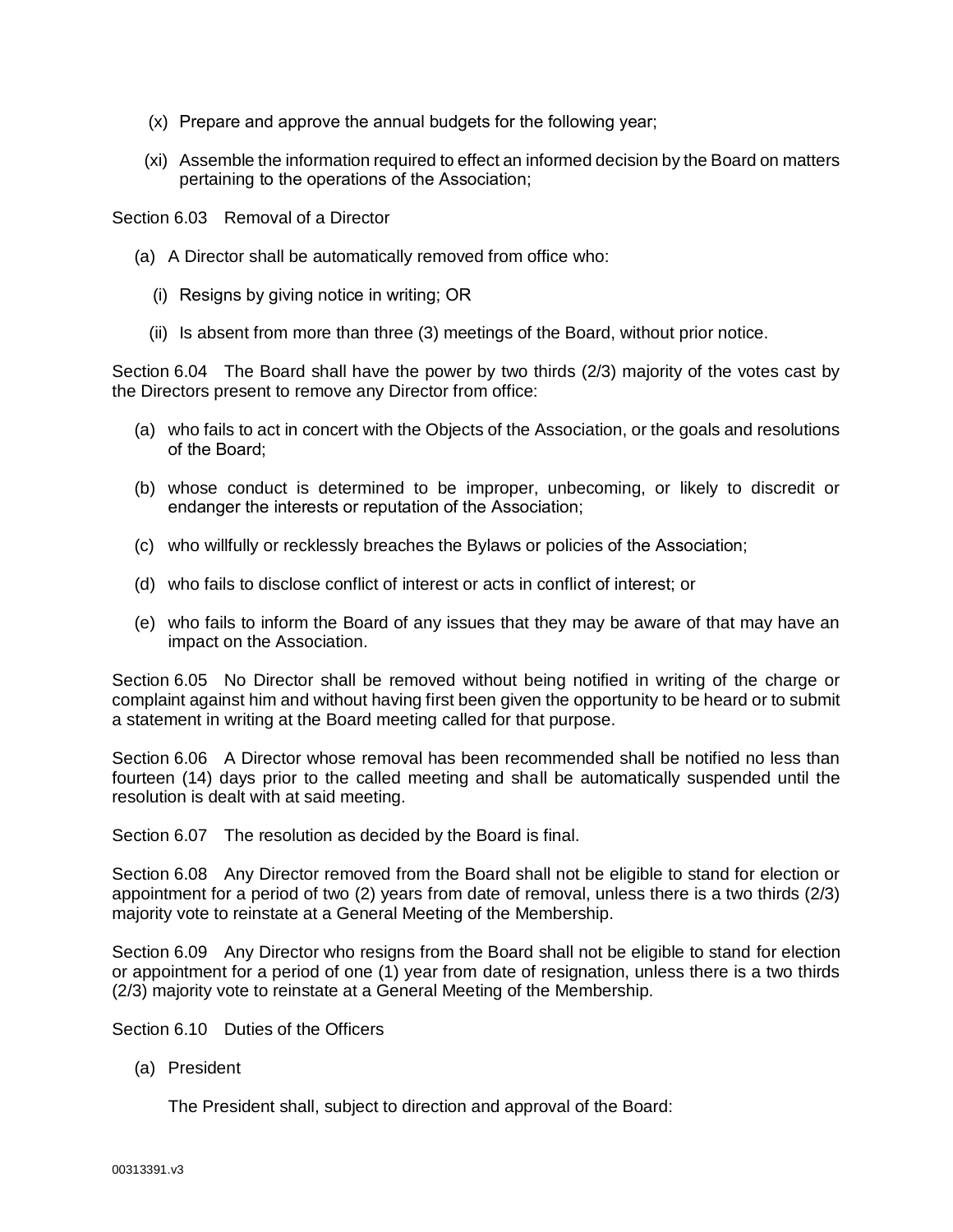- (i) Be responsible for the coordination of the overall functions of the Board and delegate duties accordingly.
- (ii) Chair all meetings of the Association and the Board of Directors, but may delegate such authority as he or she deems necessary from time to time.
- (iii) Act as the official spokesperson for the Association, but may delegate such authority as he or she deems necessary from time to time.
- (iv) Be the principal signing authority on all documents and correspondence, and a designated signing authority on all bank accounts of the Association unless otherwise designated.
- (v) Have charge of the Seal of the Society, which Seal, whenever used, shall authenticate use of same with the Secretary.
- (vi) Be an ex-officio member of all committees of the Board.
- (vii) Carry out other duties pertaining to such office, and other duties as assigned by the Board.

Section 6.11 Vice President

The Vice President shall, subject to direction and approval of the Board:

- (a) Preside at all meetings in the absence of the President.
- (b) Be a designated signing authority on all bank accounts of the Association.
- (c) Carry out other duties as may be assigned by the Board.

Section 6.12 Secretary

The Secretary shall, subject to direction and approval of the Board:

- (a) Attend all meetings of the Association and the Board, and take and keep accurate minutes of such meetings.
- (b) In the case of the absence of the Secretary, the Secretary's duty shall be discharged by another officer as may be appointed by the Board.
- (c) Be in charge of all correspondence of the Association under the direction of the President and the Board.
- (d) Ensure a record of names and addresses of all Members is kept and cause all notices of various meetings to be sent as required.
- (e) Ensure that the records of the Association are properly maintained.
- (f) File with the Corporate Registry of Alberta any and all necessary documents required by same or any other required documentation.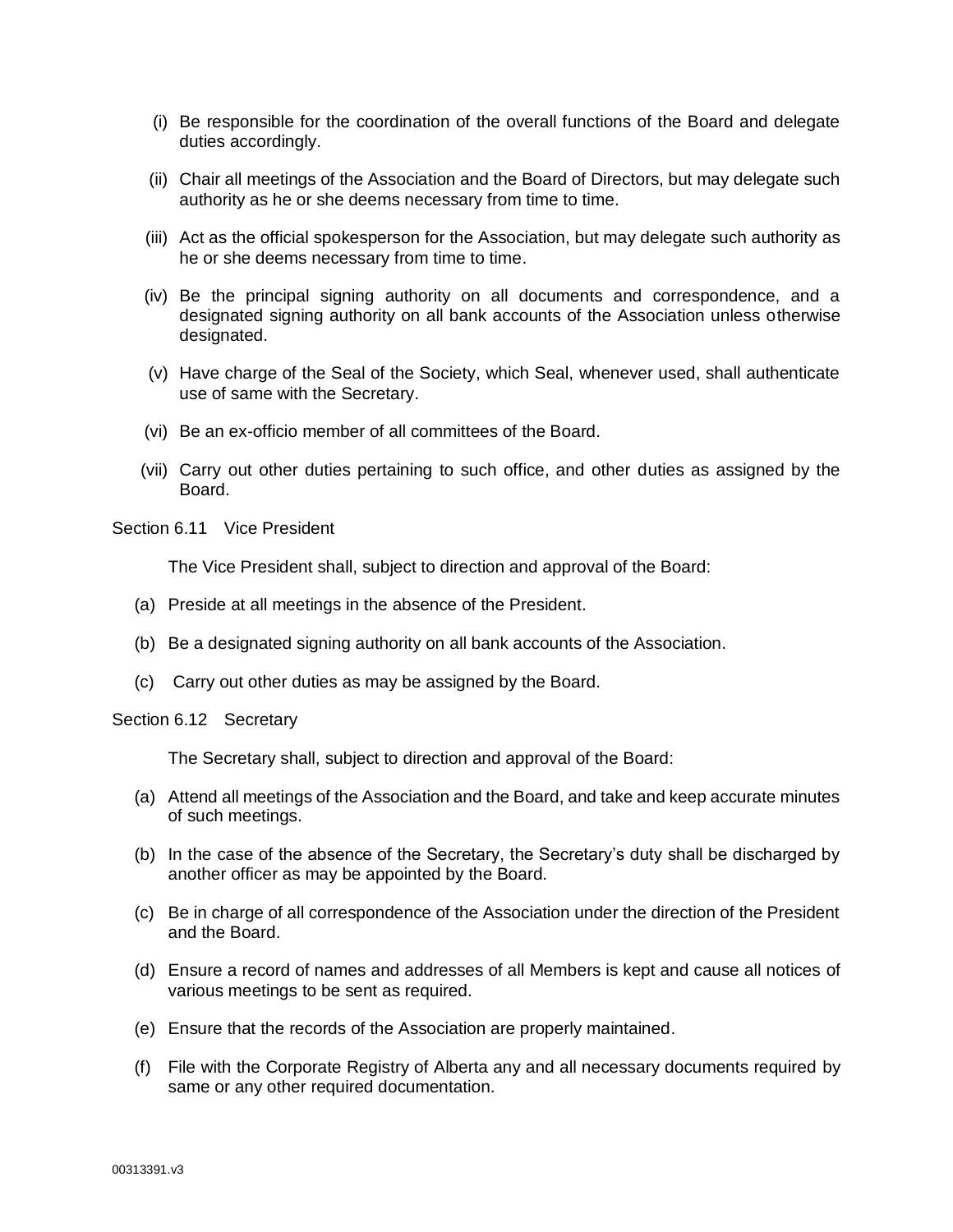- (g) Maintain a checklist of annual filings and obligations of the Association and Ancillary Organizations.
- (h) Carry out other duties as may be assigned by the Board.

Section 6.13 Treasurer

The Treasurer shall, subject to direction and approval of the Board:

- (a) Ensure that all monies paid to the Association are deposited in a Canadian chartered bank, treasury Branch, credit union, or trust company.
- (b) Account for the funds of the Association and keep such books as may be directed.
- (c) Present a full, detailed account of receipts and disbursements to the Board whenever requested and shall prepare for submission to the Annual General Meeting a statement duly audited as hereinafter set forth, of the financial position of the Association and submit a copy of same to the secretary for the records of the Association.
- (d) Ensure that the Associations financial statements are prepared by the external accountant no more than 90 days after the fiscal year end.
- (e) Be a designated signing authority on all bank accounts of the Association.
- (f) Carry out other duties as may be assigned by the Board.

Section 6.14 Committees

- (a) The Board may appoint standing or ad hoc committees to assist it in management of the Association.
- (b) The purpose and intent of any standing or ad hoc committee must be approved by the Board of Directors.
- (c) All Members of any standing or ad hoc committees must be approved by the Board.
- (d) All committees must keep minutes of the meetings and file quarterly reports to the Board.

#### Article VII. FINANCE AND OTHER MANAGEMENT MATTERS

Section 7.01 Registered Office

(a) The office of the association shall be located at the City of Calgary, in the Province of Alberta.

Section 7.02 Finance and Audit

- (a) The fiscal year of the Association shall end July 31 each and every year.
- (b) Two signatures are required on all cheques. All cheques must be signed by two of the Officers unless otherwise authorized by the Board, except that any cheque payable to a Director, or a Member of a Director's immediate family, shall not be signed by that Director.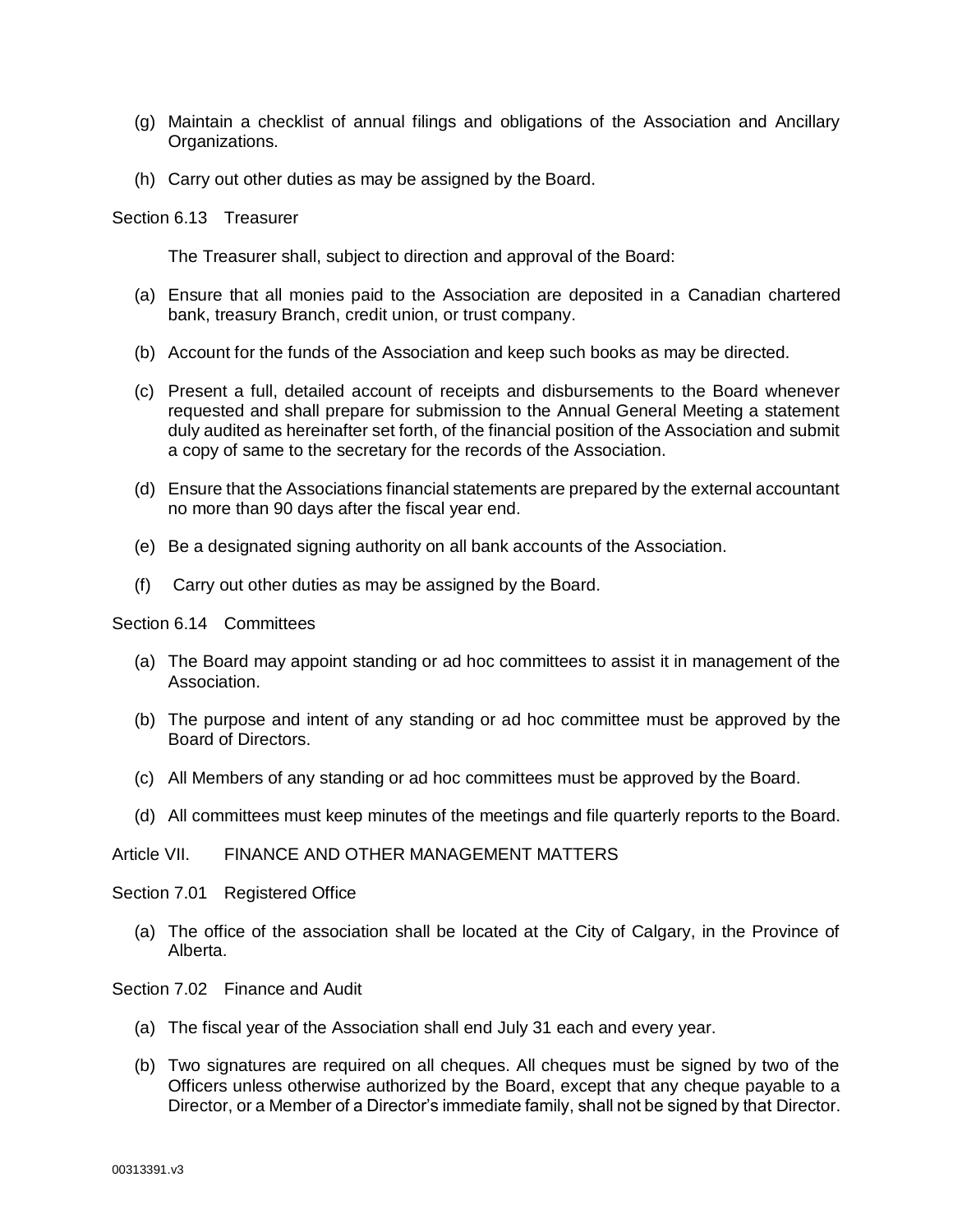- (c) Acceptance and approval of the budget is approval of any expenditure therein.
- (d) All expenditures in excess of budgeted amounts shall be approved by a simple majority of the Board.
- (e) The accounts of the Association shall be audited annually within 90 days of the fiscal year end by the appointed auditors and a complete financial statement prepared by them for presentation at the Annual General Meeting.
- (f) For the purpose of carrying out its Objects, the Association may borrow and secure payment of monies in any manner the Board sees fit.
- (g) The Association may keep in place insurance, including Directors and Officers liability insurance.

Section 7.03 Seal of the Association

- (a) The Seal of the Association, wherever used, shall be authenticated by the President and Secretary.
- (b) From time to time, the Board may authorize the use of the Seal and may authorize specific Officers to use the Seal.

Section 7.04 Minute Book

- (a) The Secretary shall maintain and have charge of the Minute Book of the Association and shall record or cause to be recorded in the Minutes of all proceedings of all meetings of Members and Directors.
- (b) The Minute book shall contain the following information:
	- (i) Certificate of Incorporation
	- (ii) Copy of the Objects of the Association and any Special Resolution altering the Objects;
	- (iii) Copy of the Bylaws of the Association and any Special Resolution altering the Bylaws;
- (iv) Copies of originals of all documents, registers and resolutions required by law.
- (v) Copies of the audited financial statements of the preceding fiscal year.
- (vi) Copies of all other documents directed to be inserted into the Minute Book by the Board.
- (vii) Copies of the Bylaws and Policies of Ancillary Groups.

Section 7.05 Inspection of the Books

- (a) The books and records of the Association may be inspected by any Member between the hours of 9:00am and 4:00pm, Monday to Friday.
- (b) Any Member wishing to inspect the books or records must give reasonable notice and arrange a time satisfactory to the President or Secretary.